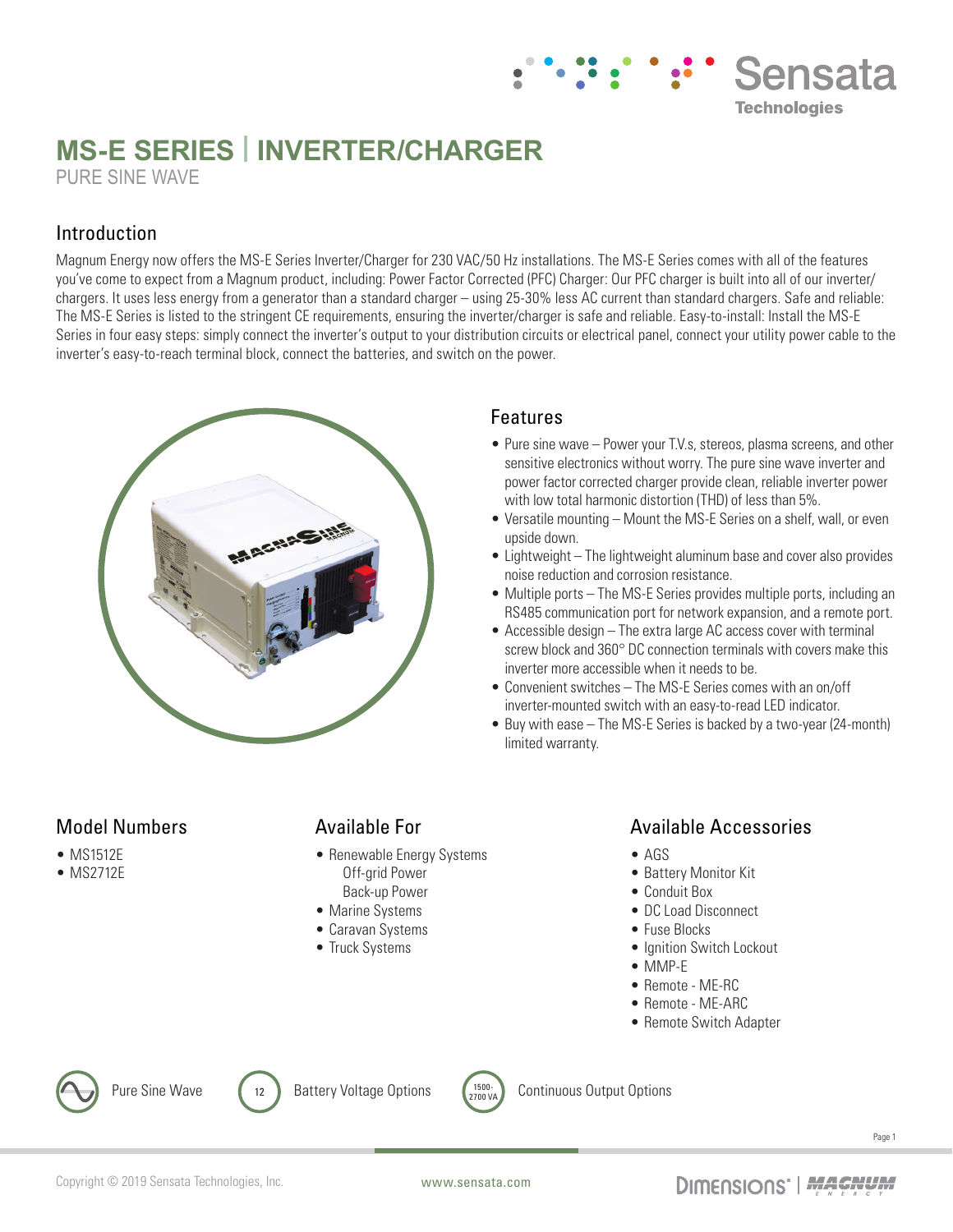

|                                                            | <b>MS1512E</b>                                                      | <b>MS2712E</b>       |  |
|------------------------------------------------------------|---------------------------------------------------------------------|----------------------|--|
| <b>INVERTER SPECIFICATIONS</b>                             |                                                                     |                      |  |
| Input battery voltage range                                | 9 - 17 VDC                                                          | 9 - 17 VDC           |  |
| <b>Nominal AC output voltage</b>                           | 230 VAC ±5%                                                         | 230 VAC ±5%          |  |
| <b>Output frequency and accuracy</b>                       | 50 Hz $\pm$ 0.4 Hz                                                  | $50$ Hz $\pm$ 0.4 Hz |  |
| <b>Total Harmonic Distortion (THD)</b>                     | $< 5\%$                                                             | $< 5\%$              |  |
| 1 msec surge current (amps AC)                             | 40                                                                  | 45                   |  |
| 100 msec surge current (amps AC)                           | 15                                                                  | 21                   |  |
| 5 sec surge power (real watts)                             | 3100                                                                | 4100                 |  |
| 30 sec surge power (real watts)                            | 2800                                                                | 3750                 |  |
| 5 min surge power (real watts)                             | 2200                                                                | 3600                 |  |
| 30 min surge power (real watts)                            | 1800                                                                | 3500                 |  |
| Continuous power output at 25° C                           | 1500 VA                                                             | 2700 VA              |  |
| <b>Maximum continuous input current</b>                    | 200 ADC                                                             | 360 ADC              |  |
| <b>Inverter efficiency (peak)</b>                          | 89%                                                                 | 86%                  |  |
| <b>Transfer time</b>                                       | $~20$ ms                                                            | $~20$ ms             |  |
| <b>Search mode (typical)</b>                               | 8 watts                                                             | 9 watts              |  |
| No load (230 VAC output, typical)                          | 20 watts                                                            | 34 watts             |  |
| <b>Waveform</b>                                            | Pure Sine Wave                                                      | Pure Sine Wave       |  |
| <b>CHARGER SPECIFICATIONS</b>                              |                                                                     |                      |  |
| Continuous output at 25° C                                 | 75 ADC                                                              | 125 ADC              |  |
| <b>Charger efficiency (peak)</b>                           | 86%                                                                 | 83%                  |  |
| <b>Power factor</b>                                        | > .95                                                               | > .95                |  |
| Input current at rated output (AC amps)                    | 4.5                                                                 | 8.5                  |  |
| <b>GENERAL FEATURES AND CAPABILITIES</b>                   |                                                                     |                      |  |
| <b>Transfer relay capability</b>                           | 30 amps AC                                                          |                      |  |
| <b>Five stage charging capability</b>                      | Bulk, Absorb, Float, Equalize (requires remote), and Battery Saver™ |                      |  |
| <b>Battery temperature compensation</b>                    | Yes, 4.6 m (15') Battery Temp Sensor standard                       |                      |  |
| <b>Internal cooling</b>                                    | 0 to 120 cfm variable speed drive using dual 92mm brushless DC fans |                      |  |
| <b>Overcurrent protection</b>                              | Yes, with two overlapping circuits                                  |                      |  |
| <b>Overtemperature protection</b>                          | Yes on transformer, MOSFETS, and battery                            |                      |  |
| <b>Conformal coating on PCB's for corrosion protection</b> | Yes                                                                 |                      |  |
| Powder coated chassis & top for corrosion protection       | Yes                                                                 |                      |  |
| <b>Stainless steel fasteners for corrosion protection</b>  | Yes                                                                 |                      |  |
| <b>Listings</b>                                            | CE                                                                  |                      |  |
| <b>Warranty</b>                                            | Two years                                                           |                      |  |